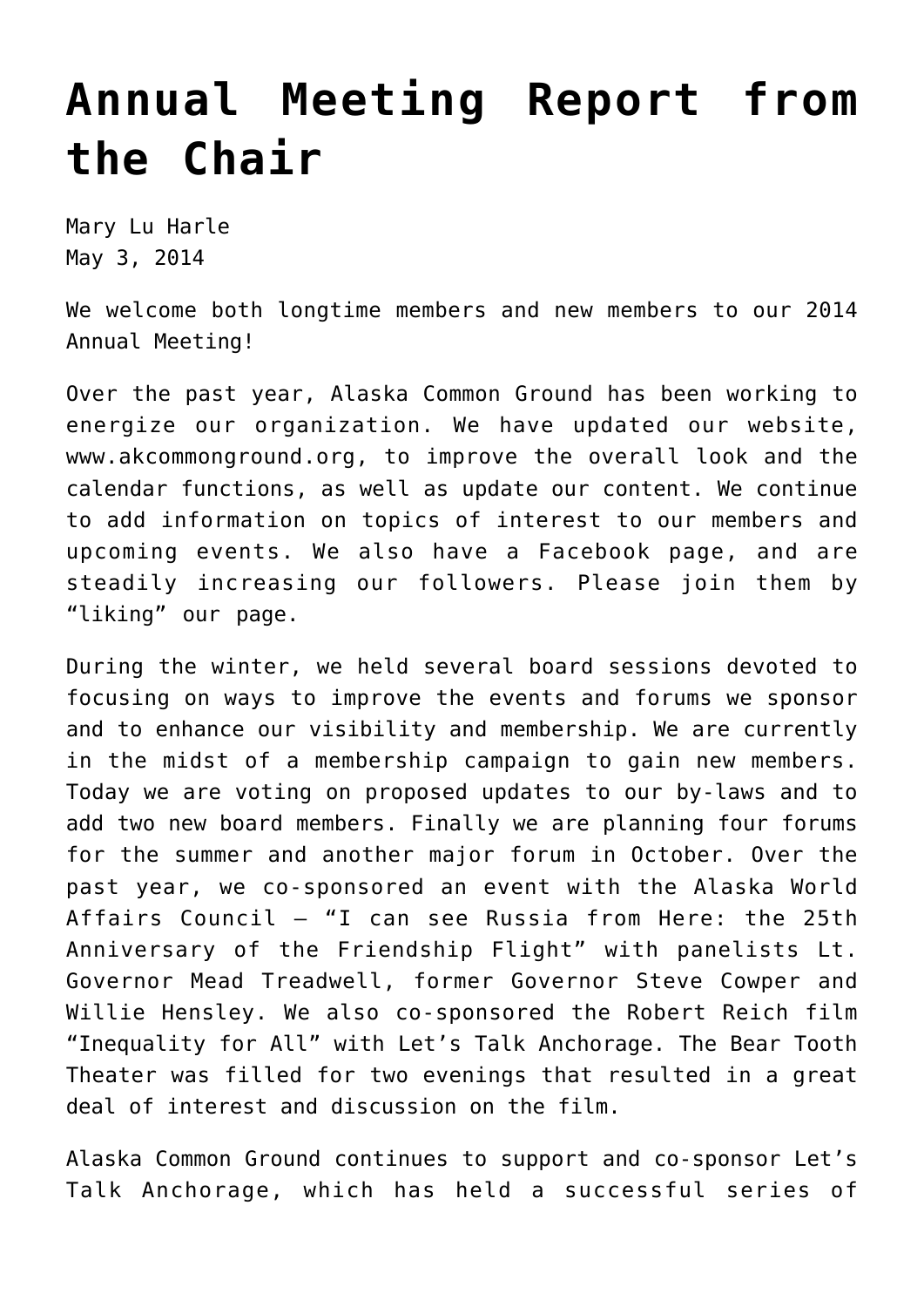discussions. Bill Hall, who leads Let's Talk Anchorage, is leaving the board, but Alaska Common Ground will continue our support and co-sponsorship of this program. It is a great opportunity for citizens to discuss and deliberate issues of the day. All these events can be found on our calendar.

We are pleased to present our program today - an overview of the initiative and referendum processes and an overview of the three initiatives and one referendum that will be on the ballots this year. This panel is a prelude to our [Summer](https://akcommonground.org/events/ballot-initiative-series/) [Ballot Measure S](https://akcommonground.org/events/ballot-initiative-series/)eries, to be held on Wednesdays from 7:00 to 9:00 pm in the Wilda Marston Theater at the Loussac Library. July 23 – Oil Tax Referendum (SB 21 Repeal) July 30 – Minimum Wage Initiative August 6 – Marijuana Legalization Initiative August 13 – Bristol Bay Forever Initiative On Saturday, October 4, we will present a major all day forum on [Alaska's](https://akcommonground.org/events/alaskas-fiscal-future/) [Fiscal Future](https://akcommonground.org/events/alaskas-fiscal-future/), also held at the Wilda Marston Theater at the Loussac Library. We look forward to seeing you at these forums! If you would like to help with planning these events, let us know! We'll keep you informed as we move forward on them.

Longtime board member Bill Hall is leaving the board, and we thank him for his work on the board and his leadership of Let's Talk Anchorage. Leonard Lawson resigned from the board earlier this year due to health reasons and we send him our best wishes. We want to thank Alaska Common Ground members who have helped this past year. They have played an important part in our activities. Jenifer Kohout – Program Committee

- Susan Klein Website Committee
- Karen Hunt Let's Talk Anchorage Steering Committee
- Mia Oxley Let's Talk Anchorage Steering Committee
- Dick LaFever Let's Talk Anchorage Steering Committee
- Bill Falsey Event planning
- Taylor Brelsford Annual meeting panelist and event planning
- Harry Crawford Annual meeting panelist